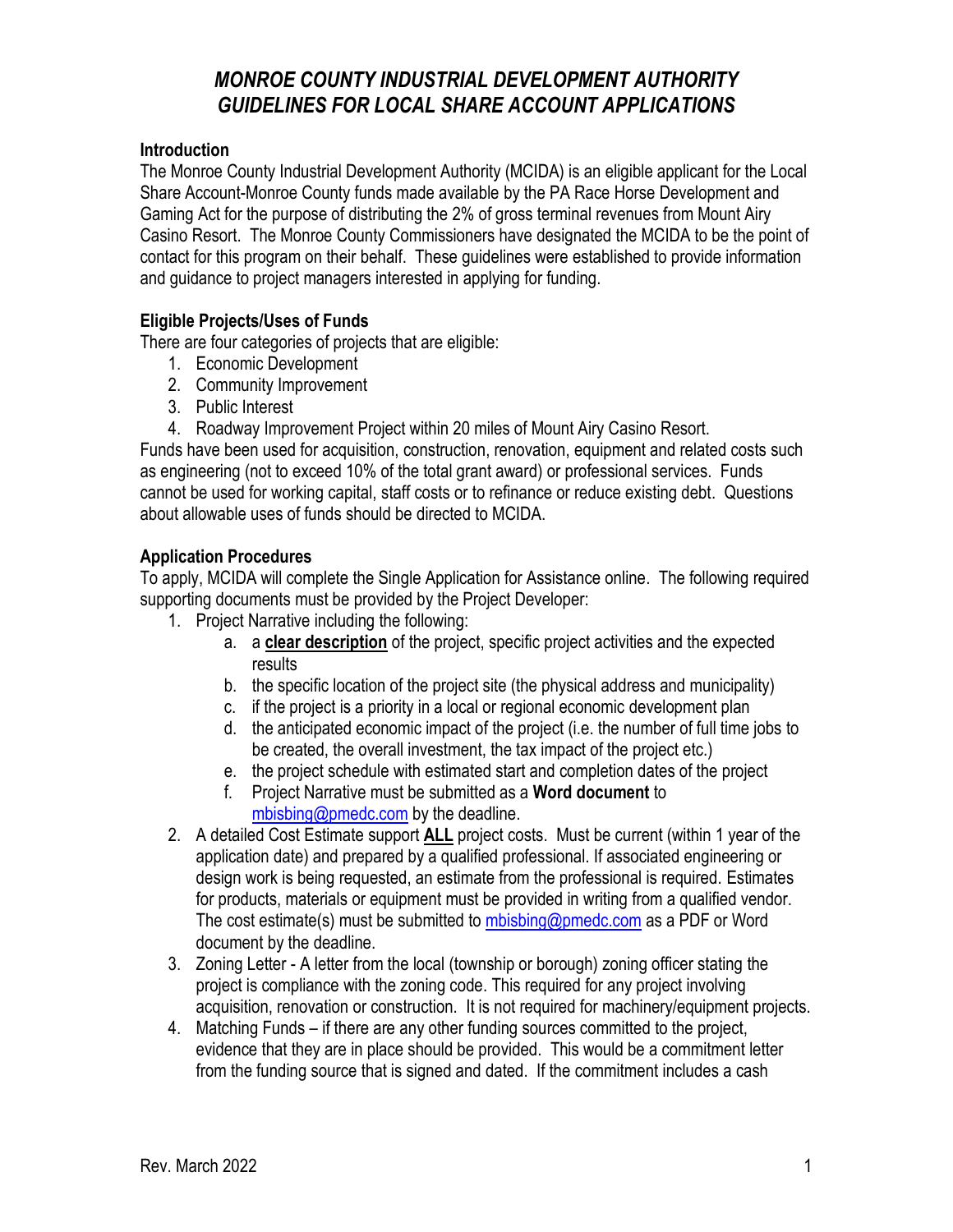contribution, then current audited financial statements must be provided to show the funds are available to support the project.

5. Color-Coded Map –A color-coded map that clearly shows the location of the project with street names, project boundaries and the proposed development. This is not applicable to machinery/equipment projects.

#### **Application Deadline**

Based on the LSA Monroe County Guidelines, the application period is July 1 through September 30 annually. The mandatory deadline for MCIDA to receive application information will be no later than close of business on the day one week prior to the application deadline stated in the LSA Monroe County Guidelines.

**For 2022 applications, MCIDA's deadline will be Friday, September 23, 2022. No applications will be accepted after the deadline.** 

## **Application Fees**

The Application Fee due to MCIDA will be \$500.00 and the Application Fee for the Commonwealth Financing Authority is \$100.00. MCIDA will pay the application fee when submitting the electronic Single Application for Assistance. MCIDA will include Administration costs in the grant application and should the project be funded, any further administration costs will be included in the grant. If a previously submitted project wishes to reapply and there is no substantial change to the application, the MCIDA Application Fee will be reduced to \$250. **One check must be submitted with the application documents payable to MCIDA for \$600 (or \$350 if a re-application).**

## **Application Evaluation**

Applications will be evaluated based on: economic impact, economic conditions of the area, level of private sector investment being leveraged, the contribution of the project to the reuse of brownfields or underutilized sites, other local financial support, project readiness, strategic importance and financial need. The more your project meets the above criteria, the more competitive the application.

#### **Application Approval Process**

Once the application and all supporting documents are submitted by MCIDA using the online Single Application for Assistance, it is reviewed by a DCED Economic Development Analyst. If they have questions or documents are missing ,they will notify MCIDA and MCIDA will in turn contact the project manager for the information. Applications are then submitted to the Commonwealth Financing Authority (CFA) for final approval, which will not happen until the following year.

#### **Important note: No project expenses applied for can be paid or incurred prior to the date of CFA approval**..

# **My Project was approved! Now what?**

When projects are approved by the CFA, MCIDA will notify project managers. The CFA has implemented an electronic contracting process and all contracts are now e-signed by our officers. Once the contracting process is complete, a copy of the grant contract will be provided and all requirements of the grant will be reviewed.

MCIDA will also draft a Cooperation and Funding Procedures Agreement between MCIDA and the project manager allowing for the grant funds to be passed through. The Cooperation Agreement